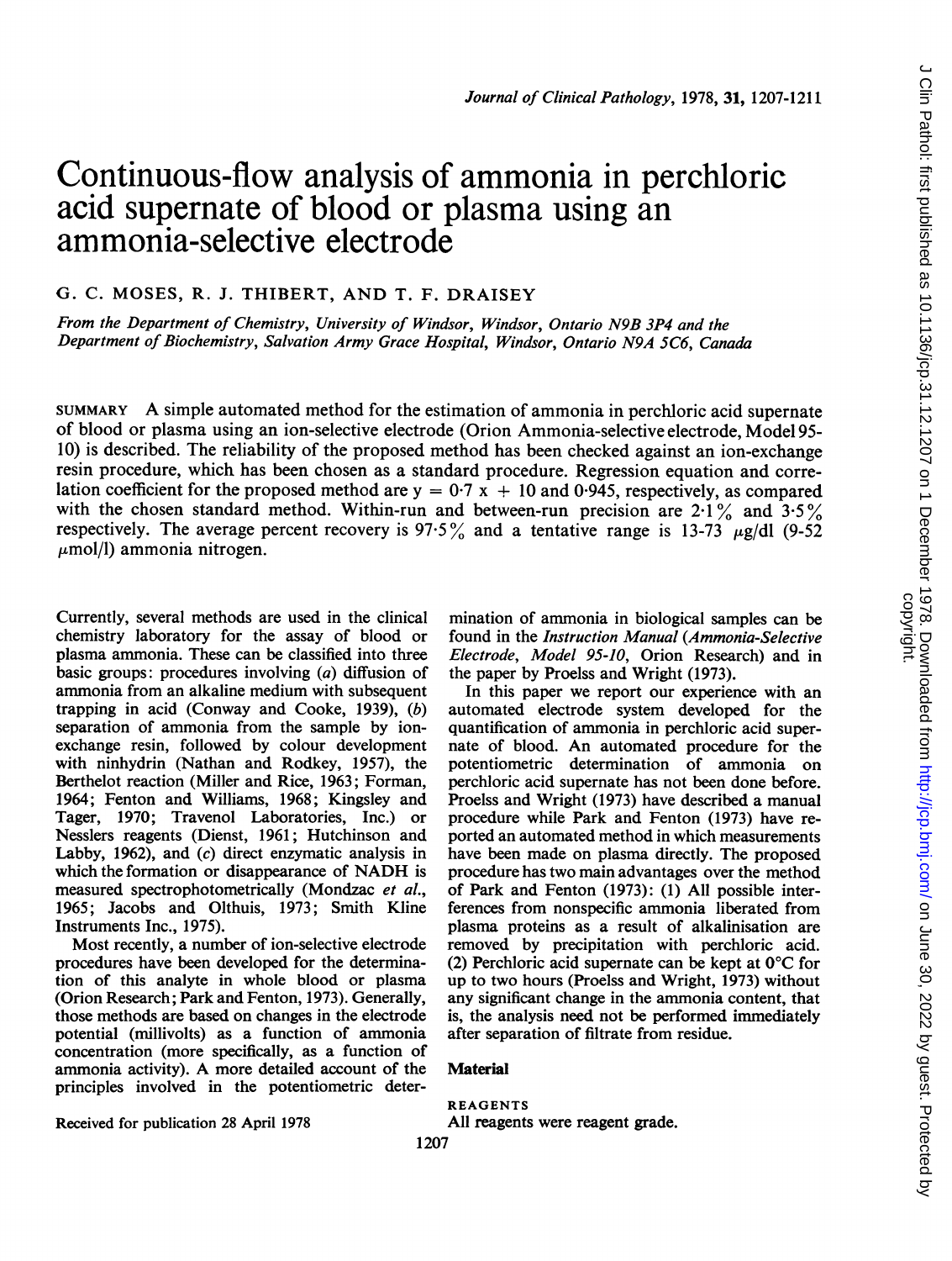## GLASSWARE

All glassware was scrupulously clean and rinsed in ammonia-free distilled water.

## SOLUTIONS

All solutions were made up with deionised or ammonia-free distilled water and stored at room temperature. Standard solutions were kept at  $4^{\circ}$ C when not in use.

## DILUENT

Anhydrous  $Na<sub>2</sub>SO<sub>4</sub>$ , 35.5 g, was dissolved in approximately 200 ml of water in a litre flask; 5-85 g of NaCi was added and the solution was made up to <sup>1</sup> litre with water. Before the diluent was used an aliquot of NH<sub>4</sub>Cl standard sufficient to give a final concentraition of about 0-01 mm NH4Cl was added.

## STOCK STANDARD (0-1 M NH4CI)

Ammonia chloride, 0.535 g, was dissolved in 50 ml of water in a 100-ml graduated flask and made up to the mark with water.

## WORKING STANDARDS

Serial dilutions of the stock standards were made in <sup>8</sup> % perchloric acid to give the following concentrations: 0-005, 0-01, 0-05, 0-1, 0\*5, and 1\*0 mmol/l chloride.

## SODIUM HYDROXIDE (11 M NaOH)

Sodium hydroxide pellets (44 g) were slowly dissolved in 80 ml of water in a beaker kept on ice. The solution was then transferred to a 100-ml graduated flask and made up to the mark with water.

#### 8% PERCHLORIC ACID

It <sup>1</sup> ml of<sup>72</sup> %perchloric acidwere diluted to <sup>1000</sup> ml with water.

## ELECTRODE FILLING SOLUTION (Na2SO4, NH4CI)

 $35.5$  g of Na<sub>2</sub>SO<sub>4</sub> was dissolved in about 200 ml of water, 5-35 g of NH4Cl was added, and the solution was made up to 1 litre with water. 1.0 ml of methyl orange (10 mg/dl) was then added for easy leak detection.

#### ELECTRODE STORAGE SOLUTION Same as filling solution without methyl orange.

#### POOLED PLASMA

Plasma from apparently normal healthy individuals was pooled and shaken repeatedly with ion-exchange resin to reduce the level of ammonia to a minimum.

## INSTRUMENTS

A Technicon AutoAnalyzer AAI sampler and pump, an Orion ammonia-selective electrode (Model 95- 10), a Radiometer pH meter (Model PM26), and a John's scientific recorder (Model M521) were used in this study. Other apparatus used is discussed under the appropriate section in the text.

## **Methods**

# SAMPLE COLLECTION AND PRESERVATION

Specimens were collected in heparinised vacutainers, kept on ice, and taken to the laboratory as soon as possible. 1-2 ml aliquots of heparinised whole blood were then pipetted into equal amounts of chilled perchloric acid. The mixture was vortexed for 30 seconds and centrifuged at 2000 rpm for <sup>5</sup> minutes. 1-2 ml aliquots of plasma can be treated similarly but plasma should be separated from cells within 15 minutes of procurement of the specimen. The supernates were then collected and assayed, as described below, or stored at 4°C until required.

# ELECTRODE ASSEMBLY AND STORAGE

The electrode was assembled according to the procedure in the operation instruction manual with the following modifications: (a) a modified electrode? filling solution (see materials section) was used $\bar{P}$ instead of the manufacturer's; (b) only the lower of the two parafilm washers suggested by Proelss and Wright (1973) was found to be necessary to stop leakage of the internal filling solution. When not in use the electrode was disconnected from the rest of the apparatus and stored in the modified storage solution. copyright.

#### ASSAY PROCEDURE

The apparatus was assembled and set up as shown in Figure 1. The pH meter was set to pH mode and



Fig. <sup>1</sup> Continuous-flow diagram used in the proposed method for the automated determination of ammonia in perchloric acid supernate. Concentrations are described in the Material and Methods sections.  $E =$  ion-selective electrode;  $P/M = pH$  meter;  $C =$ single-mixing coil;  $R =$  Recorder.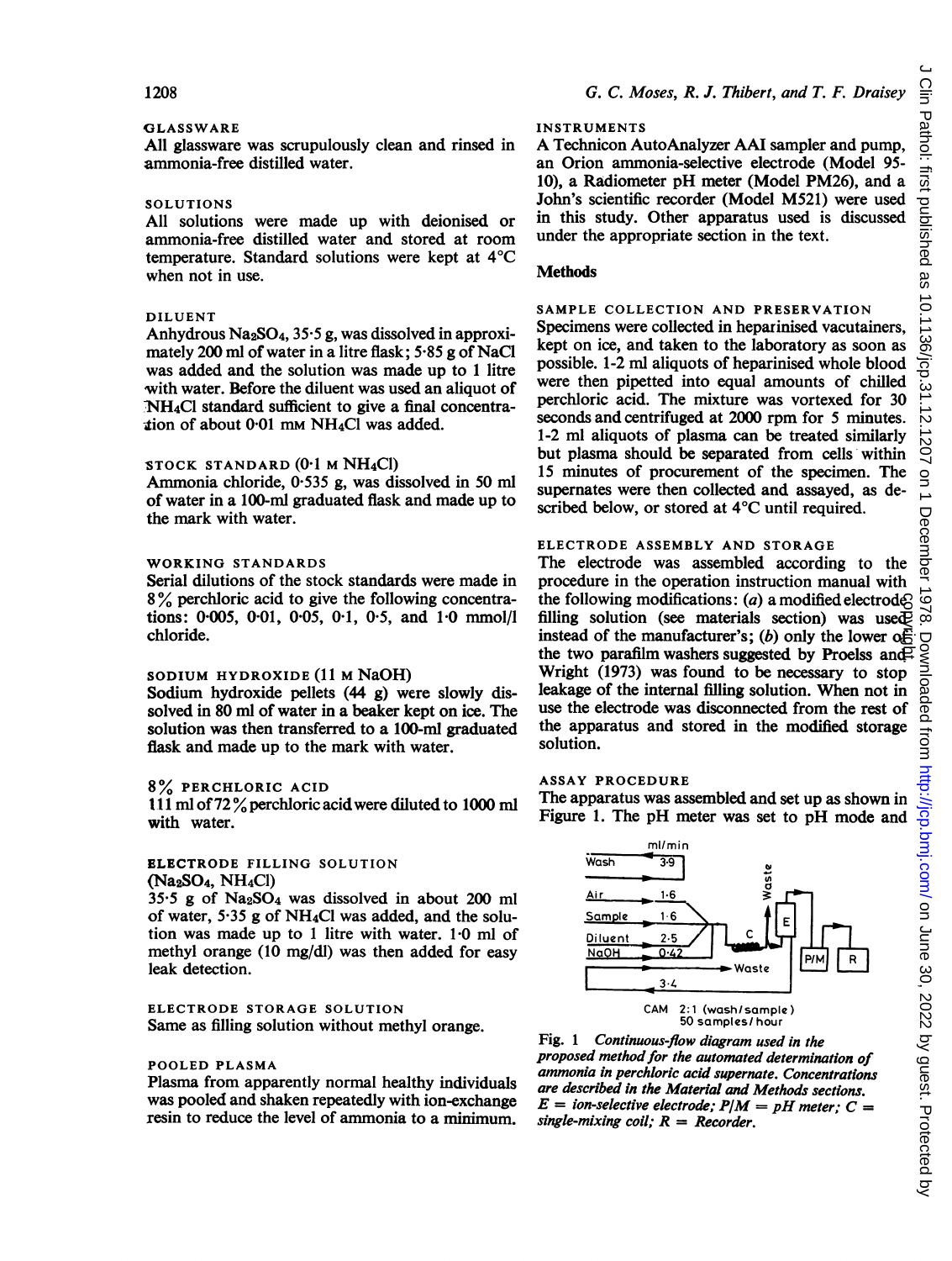calibrated for expanded scale measurements. The recorder was then set to zero, the chart speed was set to  $0.25$  inch  $(6 \text{ mm})$  per minute, and the electrode was connected to the continuous-flow system. Diluent, followed by reagents, were run through the system until a stable baseline was achieved (5-10 minutes). The recorder pen was set to a convenient position on the chart paper for easy detection of baseline drift. Working standards and samples were then analysed according to standard automation procedures. A 1:2 (sample:wash) <sup>50</sup> samples per hour cam was used throughout the study. After completion of analysis, the electrode was disconnected, rinsed with electrode filling solution, and stored in the modified electrode storage solution. All lines were then washed by continuously running water through the system for 5-10 minutes.

## CALCULATION

The peak heights were plotted against standard concentrations on semi-log graph paper, and the concentration of the unknown was deduced from the standard curve.

$$
\begin{array}{ll}\n\text{CONVERSION} \\
0.1 \text{ mM NH}_4{}^+ = 170 \text{ }\mu\text{g/dl NH}_3 \\
&= 140 \text{ }\mu\text{g/dl NH}_3 - \text{N}\n\end{array}
$$

## REFERENCE RANGE

In order to establish a reference range for the proposed method in our laboratory, specimens were obtained from 65 randomly selected, apparently healthy individuals. The specimens were assayed as stated in the method section, and the reference range was obtained by a cumulative frequency percent plot on a probability paper (see Fig. 5). The range obtained was 13-73  $\mu$ g/dl NH<sub>3</sub>-N. Subjects were laboratory staff and out patients at the Grace Hospital, Windsor, Ontario, over 50% being women between the ages of 25 and <sup>35</sup> years. No corrections related to sex, age, or race were included in the determination.

## Results and discussion

All attempts to use the electrode as a static dip type electrode for single sample analysis as stated by the manufacturer had failed. The reproducibility was poor, and leakage of the internal filling solution caused unstable electrode readings. Some success, however, was achieved with the known addition procedure (instruction manual), but the results did not compare well with the Hyland ion-exchange resin procedure (Travenol Laboratories Inc.), nor did they show satisfactory correlation with the physiological state of the patient. Owing to the absence of

a true standard method for the analysis of blood or plasma ammonia, the Hyland test (an ion-exchange resin procedure) was chosen as a suitable method for comparison studies. Similar problems were encountered when the electrode was used for single sample analyses on perchloric acid supernate of plasma or whole blood (Proelss and Wright, 1973). Although the problem of leakage of internal filling solution was overcome when the electrode was assembled according to Proelss and Wright (1973), we were unable to improve the reproducibility. This then led us to investigate the incorporation of the electrode into an automated system. To accomplish of blood or plasma<br>
andard method for the analysis of blood or<br>
mmonia, the Hyland test (an ion-exchange<br>
exelure) was chosen as a suitable method for<br>
on studies. Similar problems were en-<br>
alwhen the electrode was used f



Fig. 2 Calibration curves obtained with the proposed system. (a and b) Ammonium chloride working standards made up in 0.35 M NaCl and  $8\%$  perchloric acid, respectively.



Fig. 3 AutoAnalyzer tracing obtained for the Orion ion-selective electrode as a function of increasing ammonium chloride concentrations. Working standards were prepared from a stock standard of  $0.1$  M NH<sub>4</sub>Cl by serial dilution in  $8\%$  perchloric acid to give the concentrations indicated on pattern.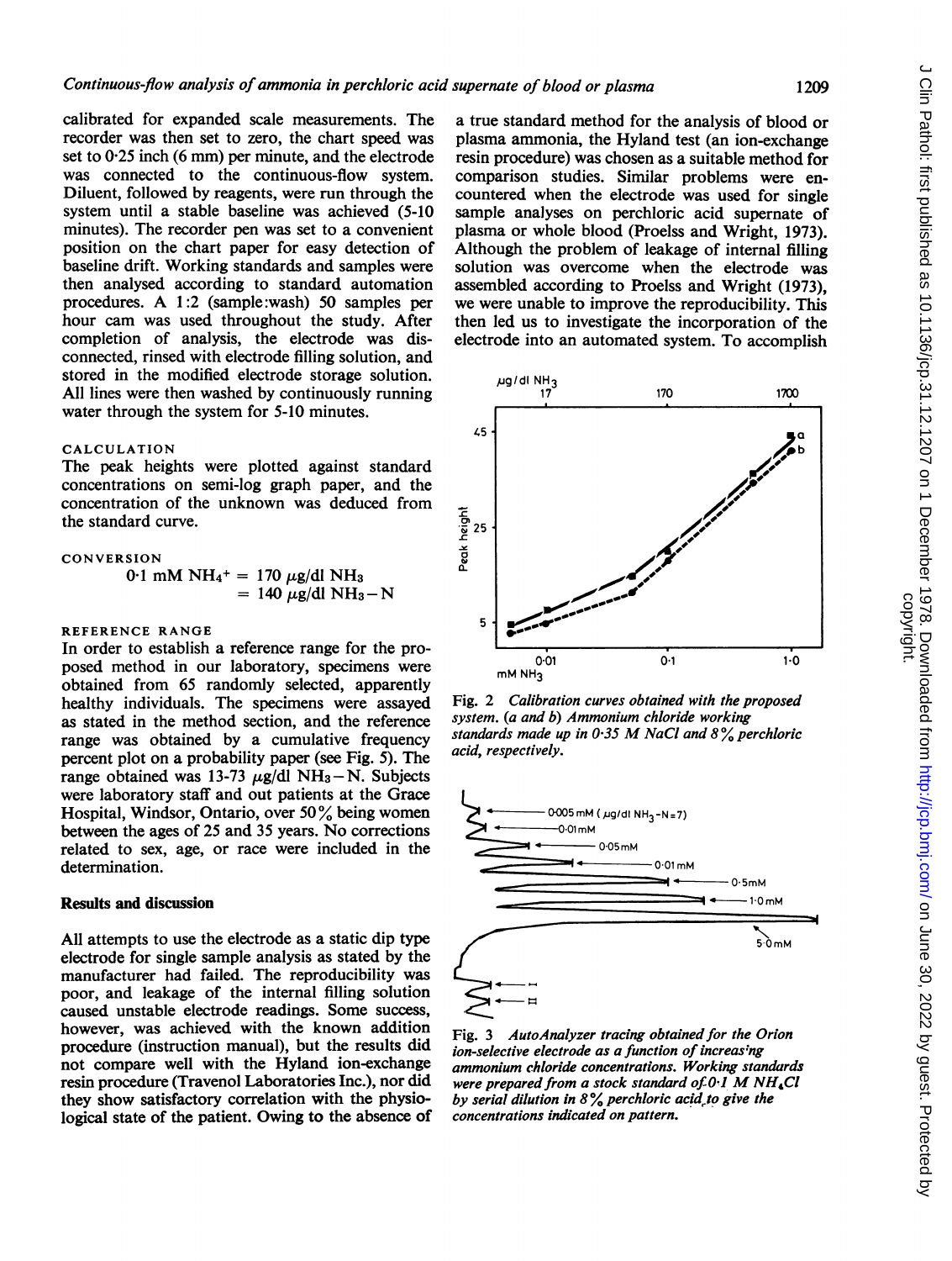this, a 'flow-through' adapter was purchased from Orion. Figure <sup>1</sup> shows the flow diagram developed and used throughout the study, and Fig. 2 shows the standard curves obtained for ammonium chloride prepared in  $8\%$  perchloric acid and 0.35 M NaCl. No significant difference was observed in the slopes of the two curves. The basic shape and slope of the standard curve (bi-phasic) agree well with those obtained in the manual procedure of Proelss and Wright (1973). Apparently, this bi-phasic response is a characteristic of the electrode, and several attempts to eliminate the break-point have been unsuccessful. Figure 3 is a typical tracing obtained for the standards prepared in  $8\%$  perchloric acid. Peaks <sup>1</sup> and 11 represented an aqueous standard  $((NH_4)_2SO_4)$  used in the standardisation of the resin procedure.

Satisfactory correlation between the proposed method and the standard ion-exchange resin procedure was obtained. The regression line obtained was:  $y = 0.7 x + 10$  and the correlation coefficient, r, was 0.945 (Fig. 4). These results were also in close agreement with those obtained by Park and Fenton (1973) and Proelss and Wright (1973). Within-run precision, as performed on a routine quality control serum spiked with ammonia standards (20 samples per run or batch), was well within acceptable limits  $(2.1\%)$ . Between-run precision on similar specimens was not carried out as preliminary studies (results not shown) indicated that such specimens stored at  $4^{\circ}$ C or  $-20^{\circ}$ C for one or more days yield significantly higher results. Therefore, between-run precision was determined on



Fig. 4 Comparison studies between the proposed method and an ion-exchange resin method points on graph represent an average of duplicate assay (see Material and Methods). Both normal and abnormal specimens were used.

Table Recovery of ammonia added to pooled plasma\*

|               |              | $\mu$ g/dl NH <sub>3</sub> – N |           | % Recovery |
|---------------|--------------|--------------------------------|-----------|------------|
|               |              | Amount added Recovered         |           |            |
| Pooled plasma |              | 0                              | 18        |            |
| ,,            | ,,           | 22                             | $21 - 6$  | 98.2       |
| ,,            | ,,           | 39.5                           | 37.0      | $93 - 7$   |
| ,,            | $^{\bullet}$ | 179.5                          | $180 - 6$ | $100 - 6$  |
| Mean          |              |                                |           | 97.5       |

\*Ammonia in the pooled plasma was reduced to a low level by shaking with ion-exchange resin. Then 1.0-ml aliquots of ammonium chloride standards (0.05, 0.1, 0.5 mmol/l) were added to 1.0-ml portions of pooled plasma, and equal parts of the resulting solution and <sup>8</sup> % perchloric acid were mixed, vortexed, and centrifuged at room temperature for five minutes at 2000 rpm. The supernates were collected and assayed as stated in the Methods section. Values shown are the mean of four assays.



Fig. <sup>5</sup> Percent cumulative frequency versus amm )nia concentration on probability paper. Samples obtained in a random, non-selective manner from 65 apparently healthy individuals with no history of liver disease were processed and assayed as outlined in the Methods section. Ammonia values thus obtained were plotted against percent cumulative frequency on probability paper, and a tentative reference range for the proposed method was deduced (mean  $\pm$  2 SD).

an aqueous standard containing 140  $\mu$ g/dl NH<sub>3</sub> - N, stored at  $4^{\circ}$ C for two to three days. Between-run precision obtained for 16 batches was  $3.5\%$ . The overall electrode precision, however, was affected by continuous usage. This was most often traced back to a membrane problem, and simply changing the membrane restored normal precision. Recovery 80 100 studies carried out on pooled plasma containing three different levels of ammonia yield an average percent recovery of 97.5 (Table). A reference range of 13-73 (mean  $\pm$  2 SD)  $\mu$ g/dl NH<sub>3</sub> - N was calculated for the proposed method (Fig. 5). The normal range quoted by Hyland for the standard ion-exchange procedure is 5-69  $\mu$ g/dl NH<sub>3</sub>-N.